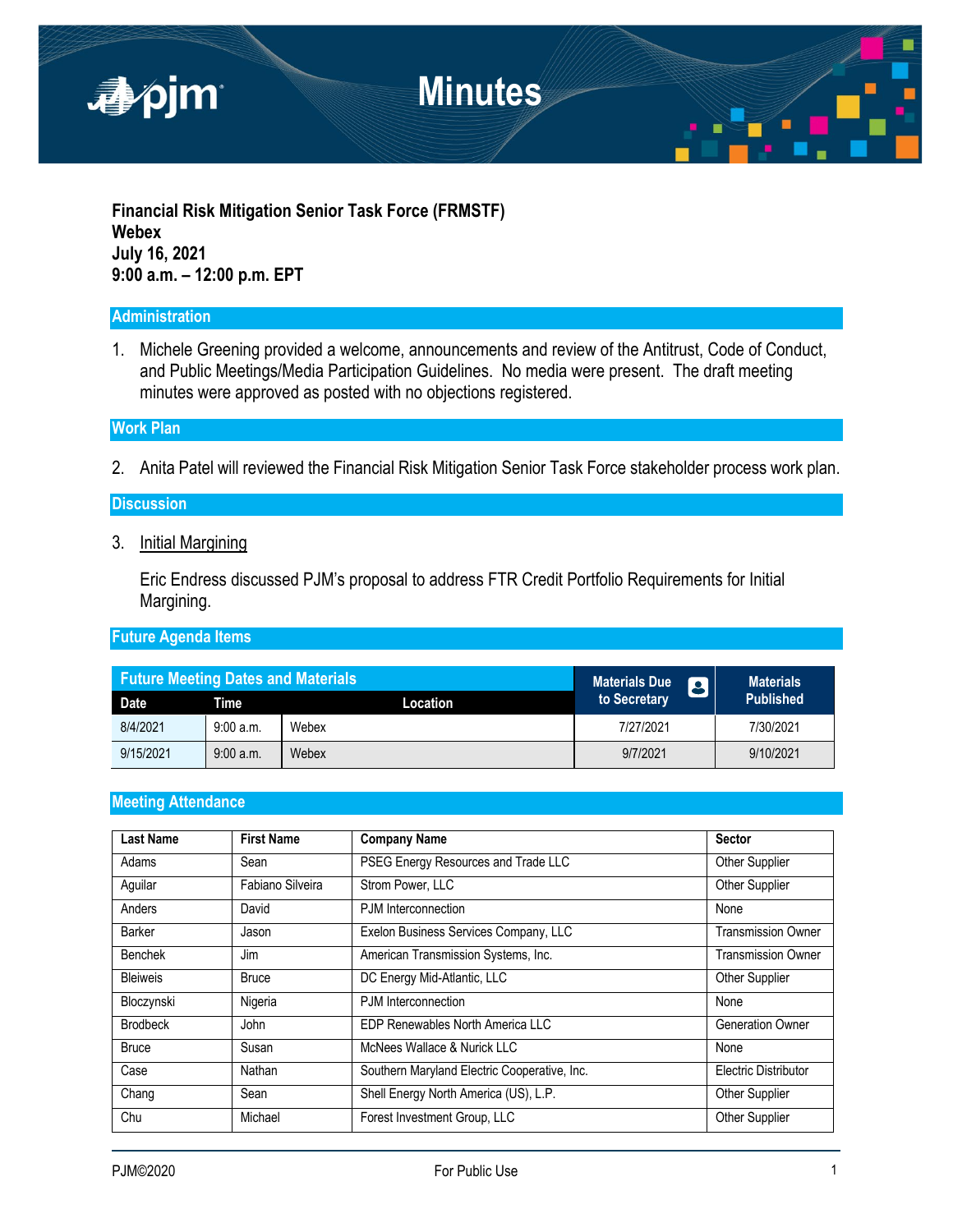

# **Minutes**

| Conn             | Jeff        | Big Bend Trading, LLC                                  | Other Supplier              |
|------------------|-------------|--------------------------------------------------------|-----------------------------|
| D'Alessandris    | Louis       | American Transmission Systems, Inc.                    | <b>Transmission Owner</b>   |
| Downs            | Jere        | PJM Interconnection                                    | None                        |
| <b>Drauschak</b> | Lisa        | PJM Interconnection                                    | None                        |
| Drom             | <b>Rick</b> | Affirmed Energy LLC                                    | Other Supplier              |
| Duensing         | Allison     | Saracen Energy East LP                                 | Other Supplier              |
| Duquaine         | Mark        | <b>Aces Power Marketing</b>                            | None                        |
| Eaker            | Kaitlin     | Tenaska Power Services Co.                             | <b>Generation Owner</b>     |
| <b>Elkins</b>    | Rachel      | American Transmission Systems, Inc.                    | <b>Transmission Owner</b>   |
| Endress          | Eric        | PJM Interconnection                                    | None                        |
| Eydeland         | Alex        | PJM Interconnection                                    | None                        |
| Fazio            | Danielle    | Engelhart CTP (US) LLC                                 | Other Supplier              |
| Filomena         | Guy         | Customized Energy Solutions, Ltd.                      | None                        |
| Foladare         | Kenneth     | Geenex Solar LLC                                       | Other Supplier              |
| Gahimer          | Michael     | Indiana Office of Utility Consumer Counselor (IN OUCC) | End-Use Customer            |
| Gilani           | Rehan       | ConEdison Energy, Inc.                                 | Other Supplier              |
| Gluck            | Jim         | PJM Interconnection                                    | None                        |
| Grant            | Edie        | Old Dominion Electric Cooperative                      | <b>Electric Distributor</b> |
| Grau             | Patrick     | Apogee Energy Trading LLC                              | Other Supplier              |
| Greening         | Michele     | PJM Interconnection                                    | None                        |
| Guistwhite       | Jeffrey     | PJM Interconnection                                    | None                        |
| Guler            | Teoman      | Apogee Energy Trading LLC                              | Other Supplier              |
| Haas             | Howard      | <b>Monitoring Analytics</b>                            | None                        |
| Hastings         | David       | <b>MICS</b>                                            | None                        |
| Heater           | Megan       | PJM Interconnection                                    | None                        |
| Herbert          | Sebastian   | DC Energy, LLC                                         | Other Supplier              |
| <b>Hicks</b>     | Dave        | Perast Fund LP (Suffolk)                               | Other Supplier              |
| Hoatson          | Tom         | West Deptford Energy, LLC                              | <b>Generation Owner</b>     |
| Hohenshilt       | Jennifer    | Talen Energy Marketing, LLC                            | <b>Generation Owner</b>     |
| Holstein         | Matthew     | Duke Energy Kentucky, Inc.                             | <b>Transmission Owner</b>   |
| Horning          | Lynn Marie  | Customized Energy Solutions, Ltd.                      | None                        |
| Horstmann        | John        | Dayton Power & Light Company (The)                     | <b>Transmission Owner</b>   |
| Hurwich          | Mark        | Elliott Bay Energy Trading, LLC                        | Other Supplier              |
| Hyayik           | Seth        | <b>Monitoring Analytics</b>                            | None                        |
| Hyzinski         | Tom         | <b>GT Power Group</b>                                  | None                        |
| ller             | Arthur      | Indiana Office of Utility Consumer Counselor           | None                        |
| Janicki          | Diane       | Boston Energy Trading and Marketing LLC                | Other Supplier              |
| Johnson          | Carl        | Customized Energy Solutions, Ltd.                      | None                        |
| Johnson          | Ryan        | Appalachian Power Company (AEP Generation)             | <b>Transmission Owner</b>   |
| Kazerooni        | Hamid       | PJM Interconnection                                    | None                        |

π

 $\blacksquare$